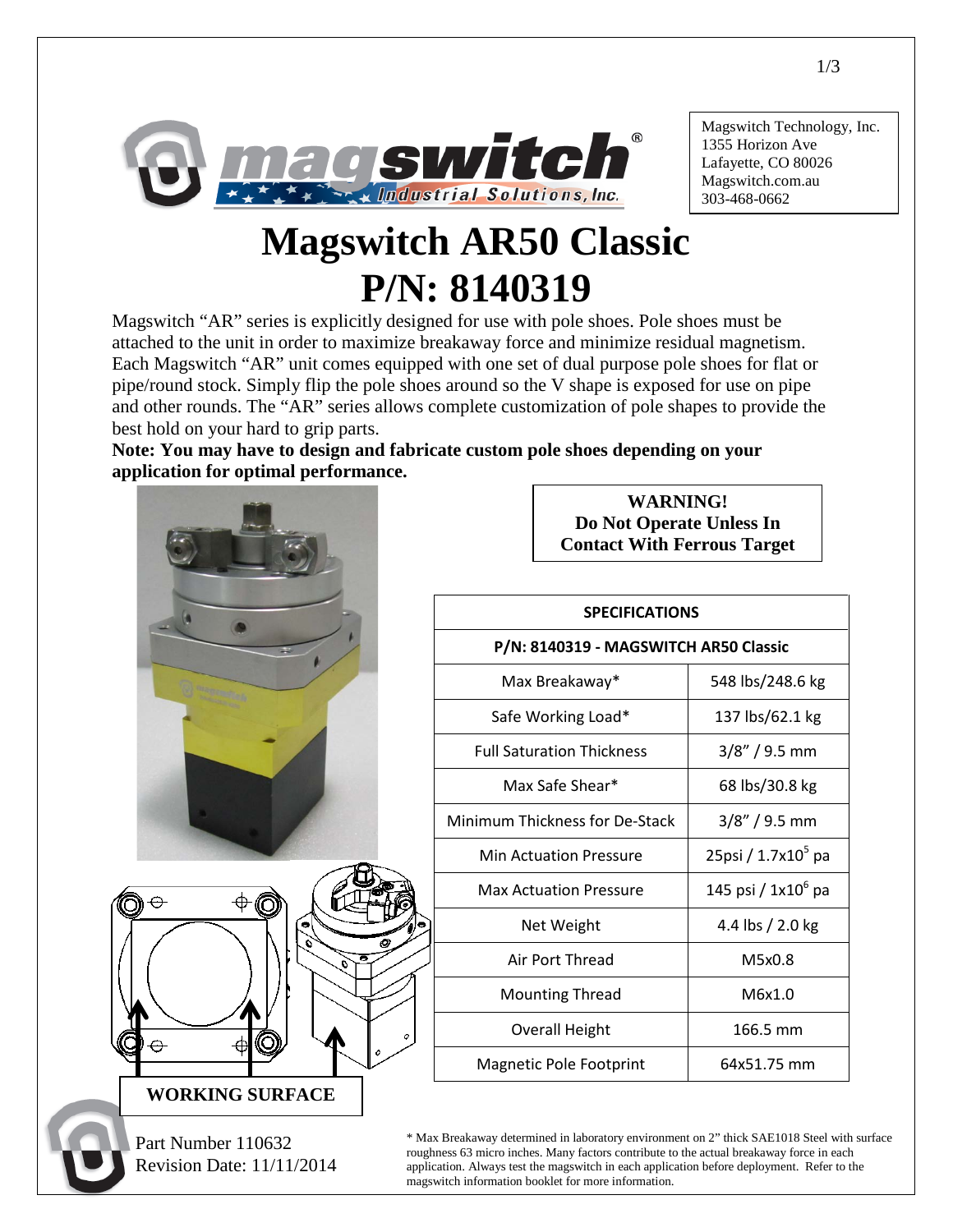



 Part Number 110632 Revision Date: 11/11/2014 \* Max Breakaway determined in laboratory environment on 2" thick SAE1018 Steel with surface roughness 63 micro inches. Many factors contribute to the actual breakaway force in each application. Always test the magswitch in each application before deployment. Refer to the magswitch information booklet for more information.